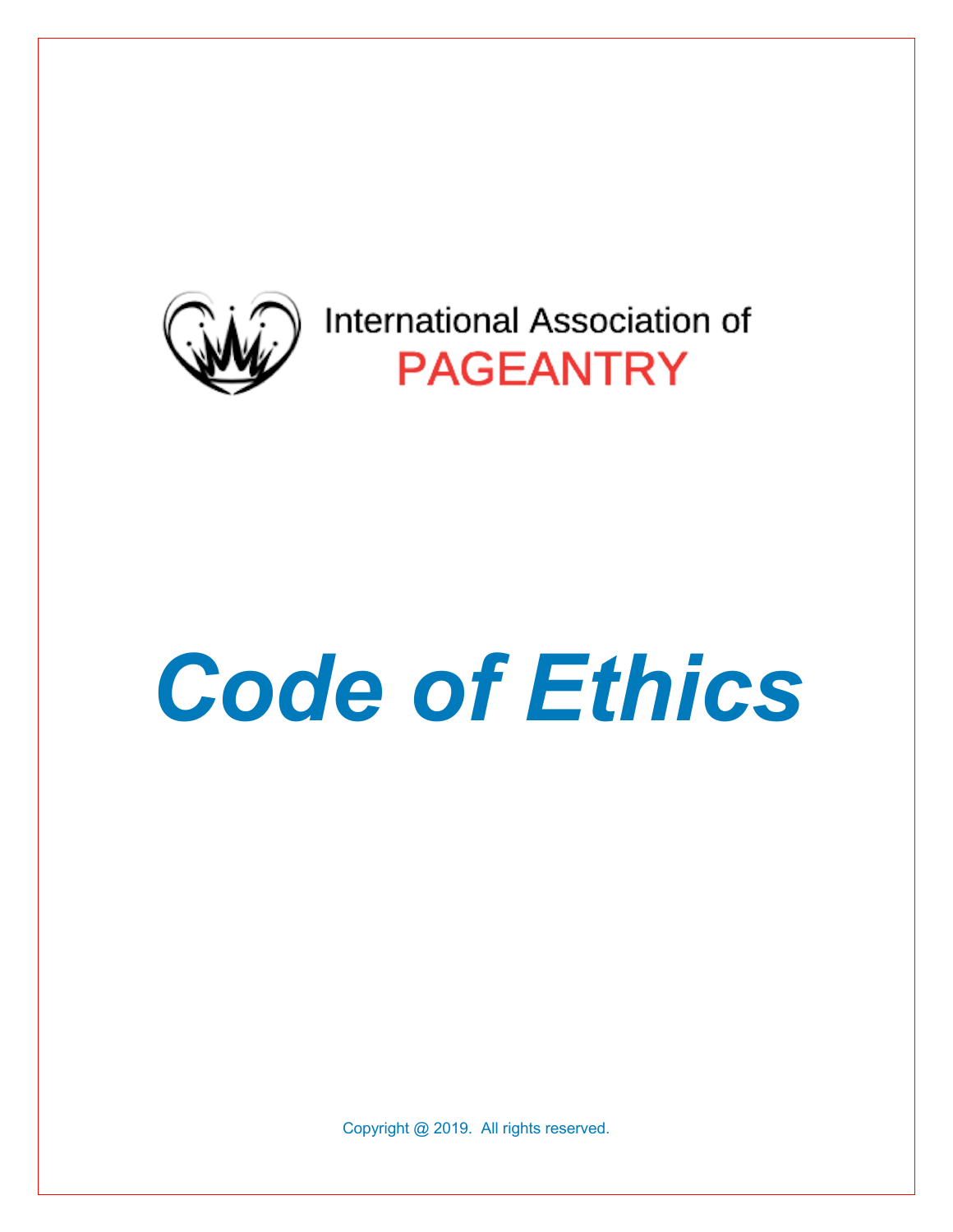# **Table of Contents**

| 1. Deceptive or Unlawful Consumer or Recruiting Practices 3<br>Products, Services and Promotional Materials 3<br>2.<br>4.<br>5. |
|---------------------------------------------------------------------------------------------------------------------------------|
|                                                                                                                                 |
|                                                                                                                                 |
|                                                                                                                                 |
| 4                                                                                                                               |
| D. IAOP Code of Ethics Enforcement Procedures  8                                                                                |
| Cooperation with the Code Administrator 8<br>2.<br>3. Investigation and Disposition Procedure  8<br>9                           |
|                                                                                                                                 |
| 4. Appeal for Reinstatement after Suspension or Termination 10                                                                  |
|                                                                                                                                 |
| 2. Public Reporting of Code of Ethics Complaints and Compliance Efforts . 11                                                    |
|                                                                                                                                 |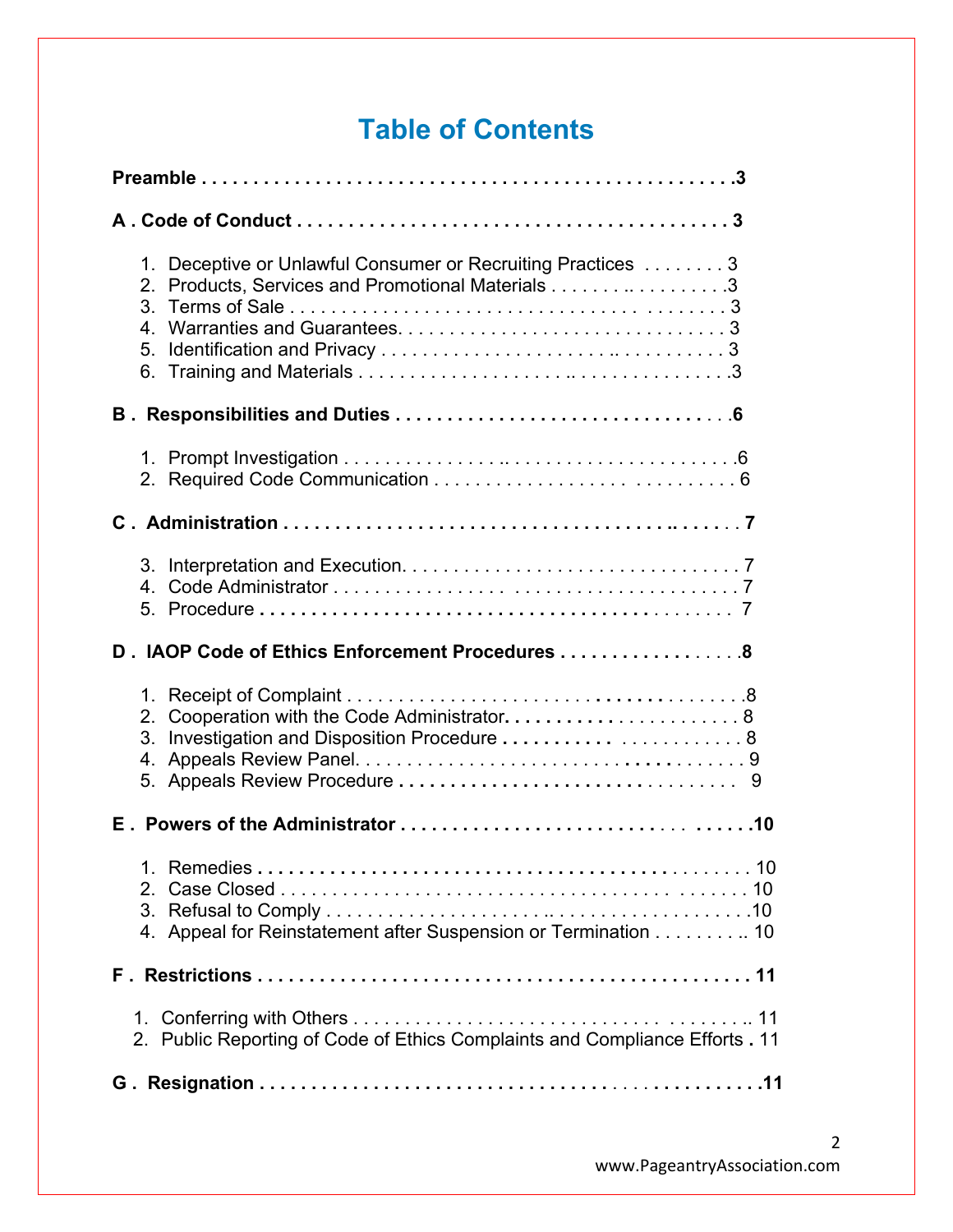# *Code of Ethics*

#### **Preamble**

The International Association of Pageantry ("IAOP"), recognizing that companies engaged in the pageant industry assume certain responsibilities in the method and conduct of their products and services, hereby sets forth the basic fair and ethical principles and practices to which member companies will continue to adhere to in the conduct of their business.

## A. Code of Conduct

#### **1. Deceptive or Unlawful Consumer or Recruiting Practices**

- 1. Member companies agree to run honorable pageants with integrity and fairness. No director can ever manipulate scores prior to announcement of winner.
- 2. Member companies agree to not taint judges with subliminal or direct messages or insinuations of any kind as to who should win or how contestants should be ranked.
- 3. No member company or representative for a member company shall engage in any deceptive, false, unethical or unlawful consumer or recruiting practices. Member companies shall ensure that no statements, promises or testimonials are made that are likely to mislead contestants or prospective contestants or vendors.
- 4. Member companies and their assigns must comply with all requirements of law. While this Code does not restate all legal obligations, compliance with all pertinent laws by member companies and their associates, paid or unpaid, is a condition of acceptance by and continuing membership.
- 5. Member companies shall conduct their activities toward other member companies in compliance with this Code and all pertinent laws.
- 6. Information provided by member companies and their representatives to prospective or current contestants concerning the opportunity and related rights and obligations shall be accurate and complete.
- 7. Member companies and their representatives shall not make any factual representation to prospective contestants that cannot be verified or make any promise that cannot be fulfilled.
- 8. Member companies and their representatives shall not present any selling opportunity to any prospective independent salesperson in a false, deceptive or misleading manner.
- 9. Member companies shall not induce a person to purchase products or services based upon the representation that a consumer can recover all or part of the purchase price by referring other consumers, if such reductions or recovery are violative of applicable referral sales laws.
- 10. Member companies shall pay all appropriate vendors in a timely manner including, as applicable, sales, purchases, details of earnings, commissions, discounts, deliveries, cancellations and other relevant data, in accordance with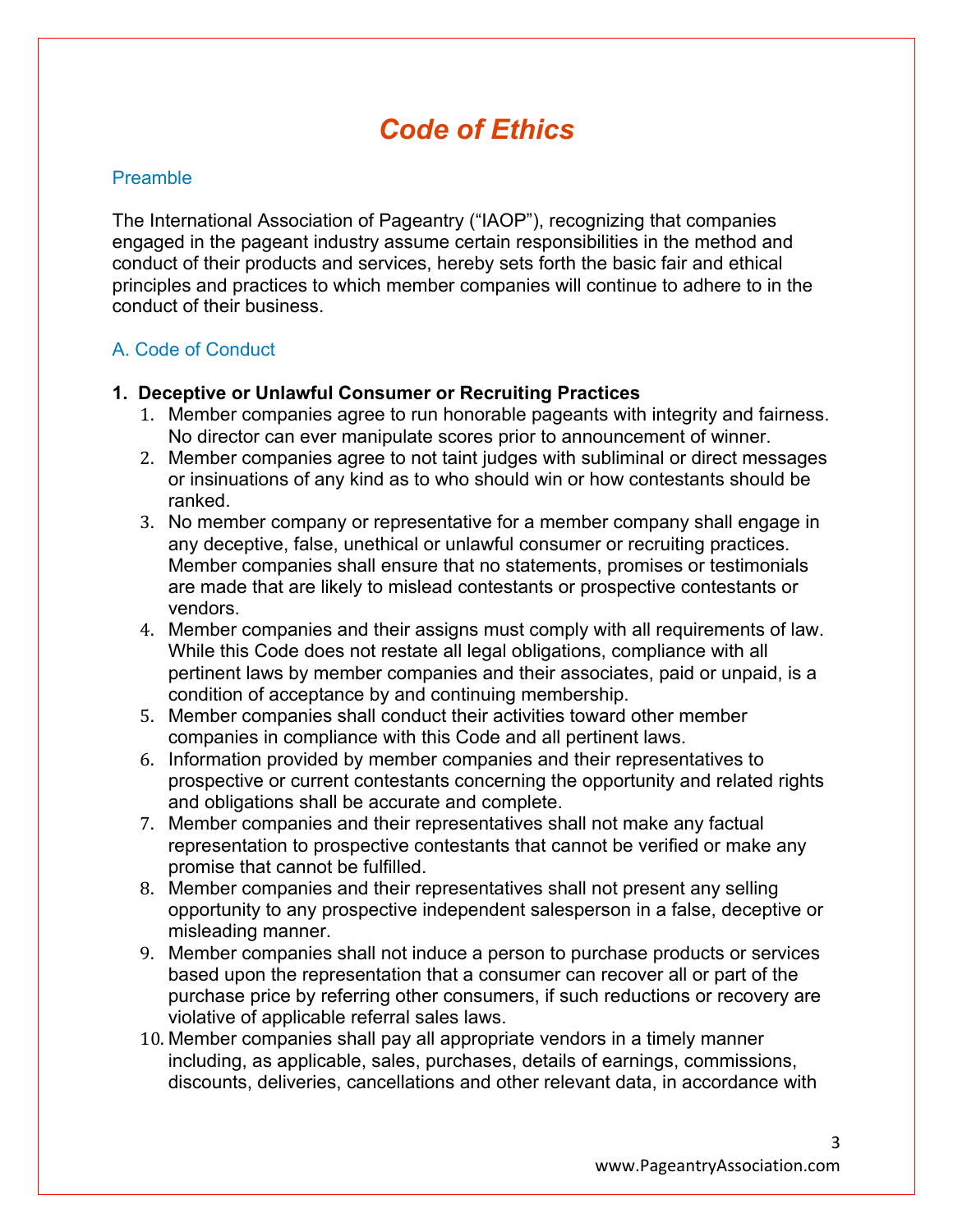the member company's arrangement with the other party. All monies due shall be paid and any withholdings made in a commercially resonable manner.

11. Member companies shall not abuse the trust of individual consumers, or exploit a consumer's age, illness, handicap, lack of understanding or unfamiliarity with a language.

## **2 . Products, Services and Promotional Materials**

- 1. The offer of products or services for sale by member shall be accurate and truthful as to price, grade, quality, make, value, performance, quantity, currency of model and availability. All product claims made by member companies and their representatives must be substantiated by competent and reliable evidence and must not be misleading. A consumer's order for products and services shall be fulfilled in a timely manner.
- 2. Member companies shall not make misleading comparisons of another company's products or services. Any comparison must be based on facts that can be objectively and adequately substantiated by competent and reliable evidence. Neither member companies nor their representatives shall denigrate any other member company, business, product or service—directly or by implication— in a false or misleading manner and shall not take unfair advantage of the goodwill attached to the trade name and symbol of any company, business, product or service.
- 3. Promotional literature, advertisements and mailings shall not contain product descriptions, claims, photos or illustrations that are false, deceptive or misleading. (Promotional literature shall contain the name and address or telephone number of the member company and may include the telephone number of a representative).
- 4. Member companies shall give understandable and accurate answers to questions from consumers.

# **3 . Terms of Sale**

- 1. A written order or receipt shall be delivered to the consumer at or prior to the time of the initial sale. In the case of a sale made through the mail, telephone, Internet, or other non-face-to-face means, a copy of the order form shall have been previously provided, be included in the initial order, or be provided in printable or downloadable form through the Internet. The order form must set forth clearly, legibly and unambiguously:
	- 1. Terms and conditions of sale, including the total amount the consumer will be required to pay, including all interest, service charges and fees, and other costs and expenses as required by federal and state law;
	- 2. Identity of the member company, and contain the full name, permanent address and telephone number of the member company, and all material terms of the sale; and
	- 3. Terms of a guarantee or a warranty, details and any limitations of aftersales service, the name and address of the guarantor, the length of the guarantee, and the remedial action available to the consumer.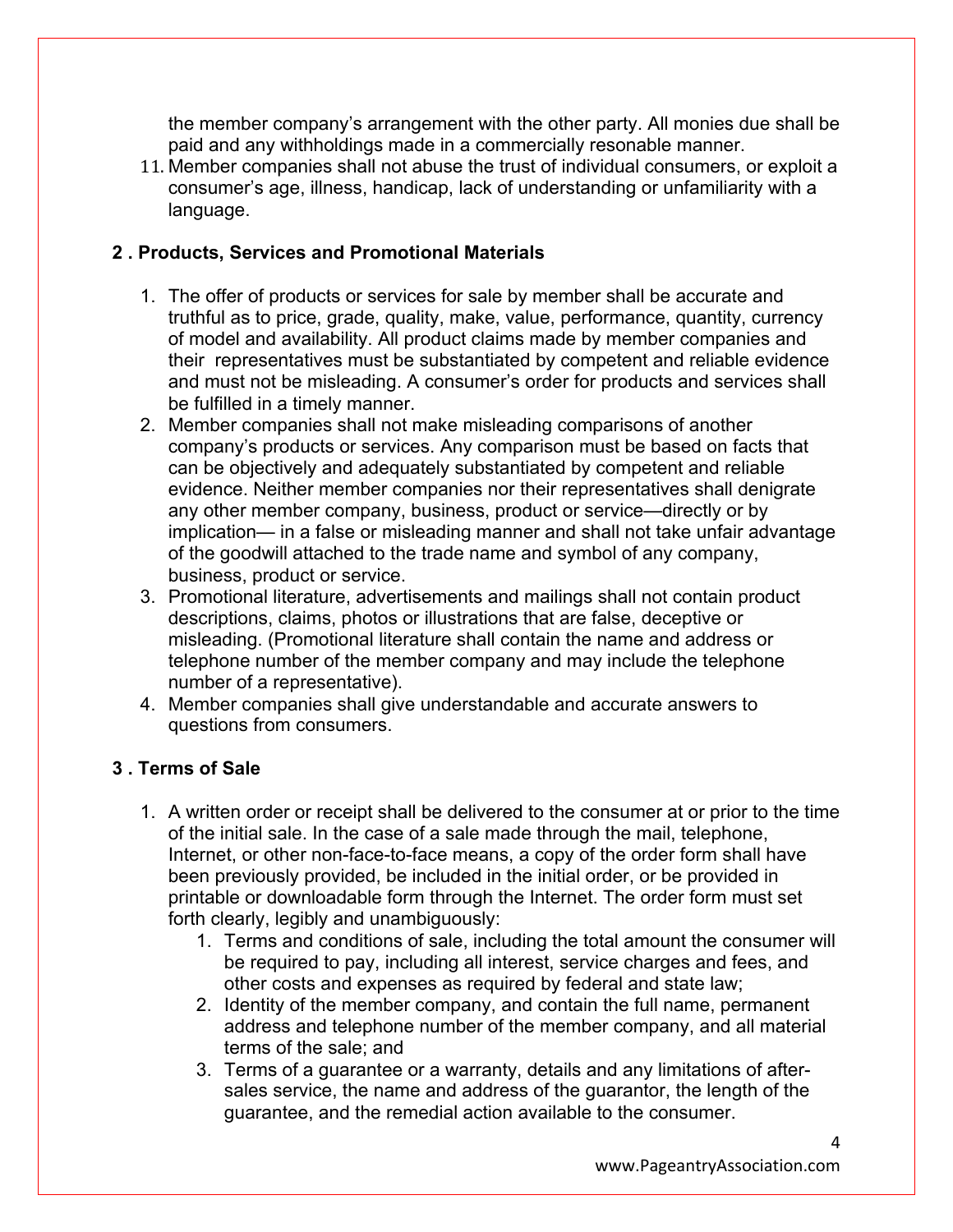Alternatively, this information may be provided with other accompanying literature provided with the product or service.

2. Member companies and their representatives offering a right of return, whether or not conditioned upon certain events, shall provide it in writing.

# **4 . Warranties and Guarantees**

The terms of any warranty or guarantee offered by the seller in connection with the sale shall be furnished to the buyer in a manner that fully conforms to federal and state warranty and guarantee laws and regulations. The manufacturer, distributor and/or seller shall fully and promptly perform in accordance with the terms of all warranties and guarantees offered to consumers.

## **5 . Identification and Privacy**

1. Member companies and contestants shall take appropriate steps to safeguard the protection of all private information provided by a consumer, independent salesperson or prospective independent salesperson.

# **6 . Training and Materials**

- 1. Member companies shall provide adequate training to enable directors and contestants to operate ethically.
- 2. Member companies shall prohibit their representatives from marketing or requiring the purchase by others of any materials that are inconsistent with the member company's policies and procedures. Further, member companies shall prohibit contestants from marketing any materials that are not approved by the member company and that are inconsistent with member company policies and procedures.
- 3. Contestants selling member company-approved sales aids, promotional or training materials, whether in hard copy or electronic form, shall:
	- 1. Use only materials that comply with the same standards used by the member company,
	- 2. Not make the purchase of such materials a requirement of other independent salespeople,
	- 3. Provide such materials at not more than the price at which similar material is available generally in the marketplace, without significant profit to the independent salesperson, and
	- 4. Offer a written return policy that is the same as the return policy of the member company the independent salesperson represents.
	- 5. Member companies shall take diligent, reasonable steps to ensure that promotional or training materials produced by their representatives comply with the provisions of this Code and are not false, misleading or deceptive.

# B. Responsibilities and Duties

**1 . Prompt Investigation**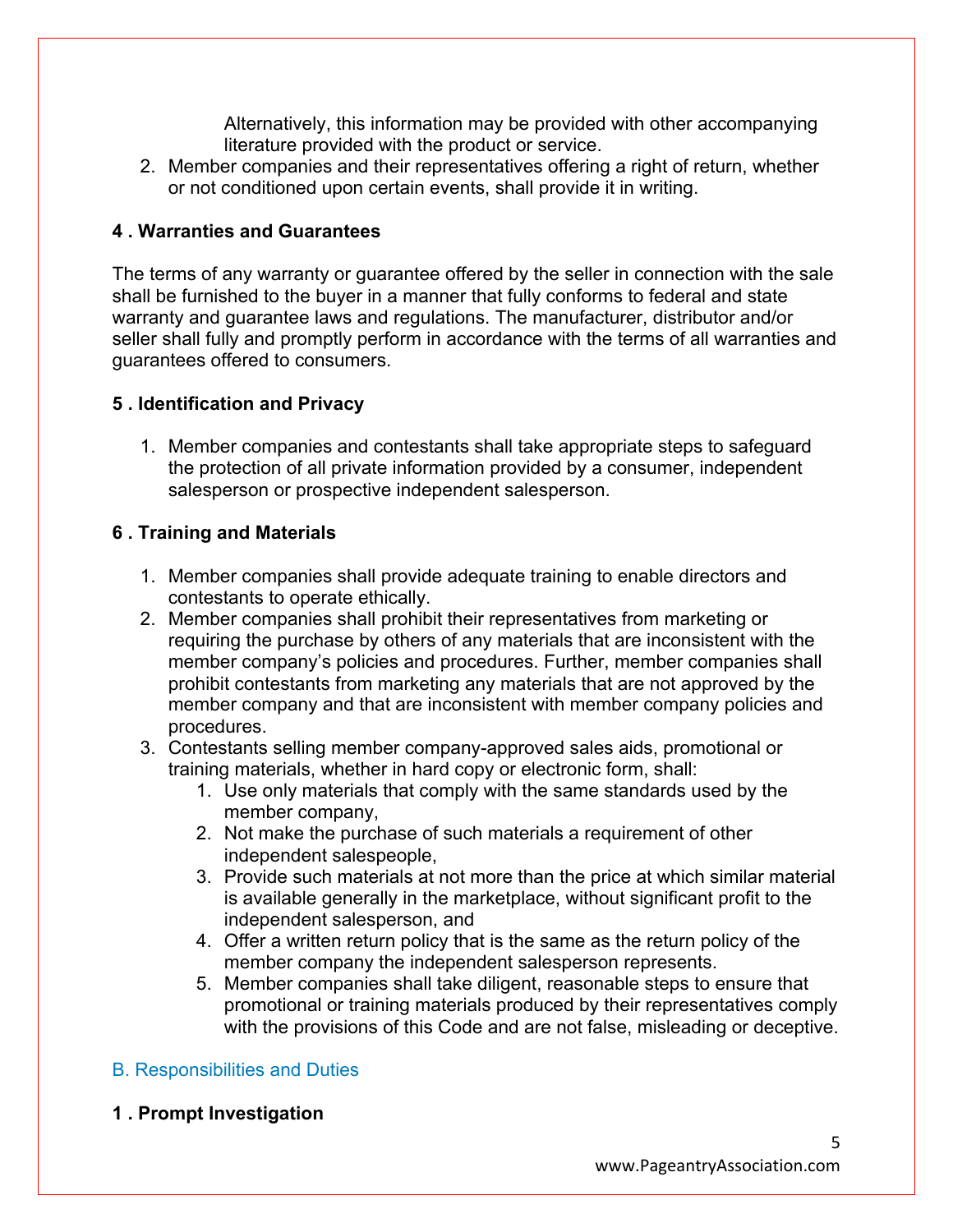- 1. Member companies shall establish, publicize and implement complaint handling procedures to ensure prompt resolution of all complaints.
- 2. Member companies will be considered responsible for Code violations by their representatives where the Administrator finds, after considering all the facts, that a violation of the Code has occurred.
- 3. Member companies should be diligent in creating awareness among their employees and/or the contestants marketing the member company's products or services about the member company's obligations under the Code. No member company shall in any way attempt to persuade, induce or coerce another company to breach this Code, and an attempt to induce a breach of this Code is considered a violation of the Code.
- 4. Contestants are not bound directly by this Code, but as a condition of participation in a member company's pageant system, shall be required by the member company with whom they are affiliated to adhere to rules of conduct meeting the standards of this Code.
- 5. This Code is not law, but its obligations require a level of ethical behavior from member companies and contestants that is consistent with applicable legal requirements. Failure to comply with this Code does not create any civil law responsibility or liability. When a company leaves the IAOP membership, a company is no longer bound by this Code. However, the provisions of this Code remain applicable to events or transactions that occurred during the time a company was a member of IAOP.

# **2 . Required Code Communication**

a. All member companies are required to publicize the IAOP Code of Ethics and the process for filing a Code complaint to their consumers. At a minimum, member companies must have one of the following:

- 1. an inclusion on the member company's website of the IAOP Code of Ethics; or
- 2. a prominent link from the member company's website to the IAOP Code of Ethics web page, with a separate mention of, or separate link to, the Code complaint filing process; or
- 3. an inclusion of the member company's Code of Ethics and its complaint process on its website with an explanation of how a complainant may appeal to the Administrator in the event the complainant is not satisfied with the resolution under the member company's Code of Ethics or complaint process, with a reference to the IAOP Code of Ethics web page.

b. All member companies, after submission of their program, are required to state annually, along with paying their dues, that the program remains effective or indicate any change.

# C. Administration

# **1 . Interpretation and Execution**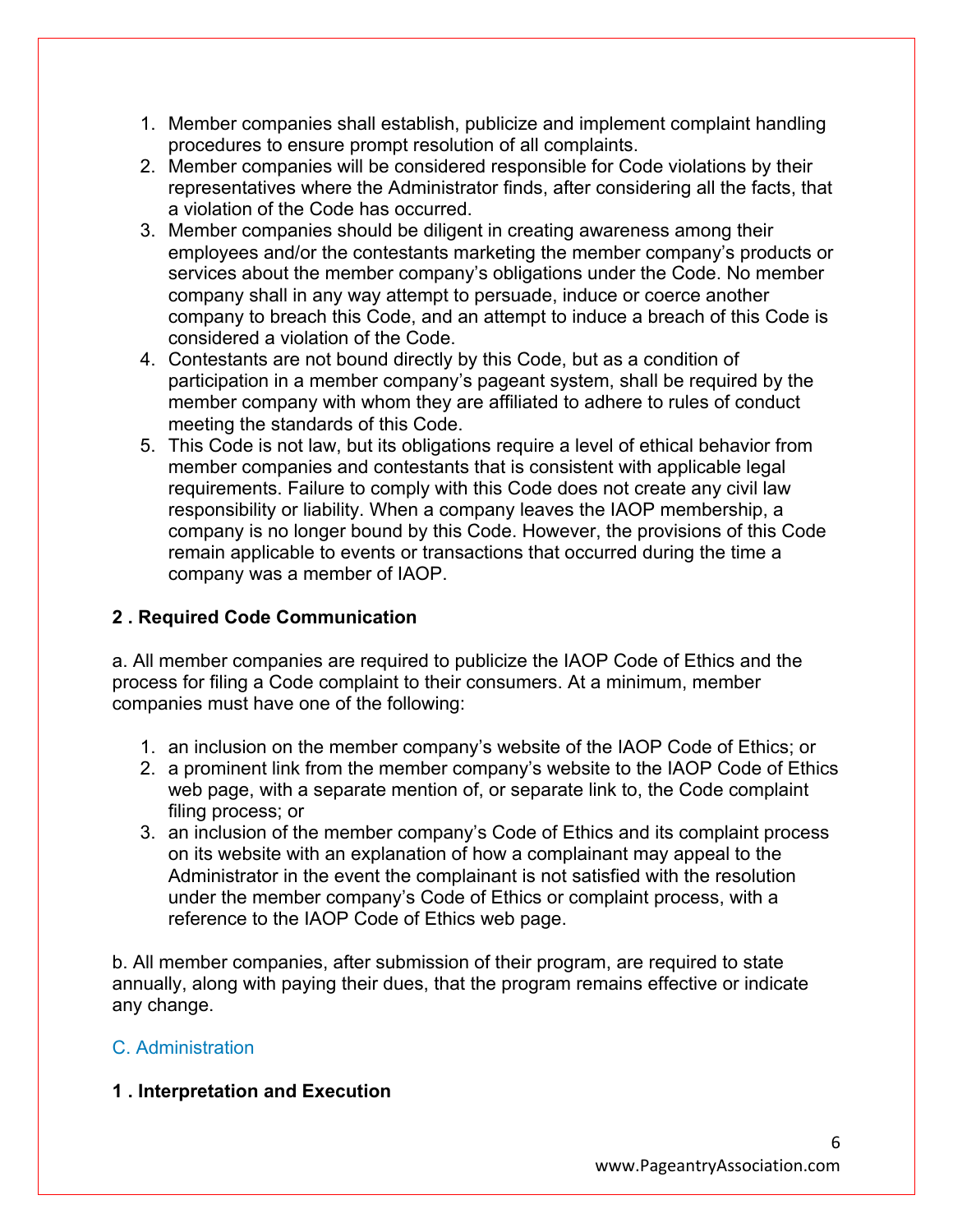The Board of Directors of the IAOP shall operate as Code Administrator ("Administrator").

# **2 . Code Administrator**

- 1. The Administrator shall establish, publish and implement transparent complaint handling procedures to ensure prompt resolution of all complaints.
- 2. The Administrator shall review and determine all charges against member companies, affording those companies an opportunity to be heard fully. The Administrator shall have the power to originate any proceedings and shall at all times have the full cooperation of all member companies.

# **3 . Procedure**

a. The Administrator shall have the sole authority to determine whether a violation of the Code has occurred. The Administrator shall answer as promptly as possible all queries relating to the Code and its application, and, when appropriate, may suggest, for consideration by the Board of Directors, Code amendments, or other implementation procedures to make the Code more effective.

1. The Administrator shall undertake to maintain and improve all relations with better business bureaus and other organizations, both private and public, with a view toward improving the industry's relations with the public and receiving information from such organizations relating to the industry's sales activities.

# D. IAOP Code of Ethics Enforcement Procedures

# **1 . Receipt of Complaint**

Upon receipt of a bona fide complaint from a bona fide consumer, the Administrator shall forward a copy of the complaint, to the accused member company together with a letter notifying the company that a preliminary investigation of a specified possible violation is being conducted and requesting the member company's cooperation in supplying necessary information and documentation. If the Administrator has reason to believe that a member company has violated the Code, even if a written complaint has not been received, then the Administrator shall provide written notice to the member company stating the basis for the Administrator's belief that a violation has occurred. The Administrator shall honor request by complainants for confidential treatment of their identity. The subject matter of a complaint will not be kept confidential.

# **2 . Cooperation with the Code Administrator**

In the event a member company refuses to cooperate with the Administrator and/or refuses to supply necessary information and documentation, the Administrator shall serve upon the member company, by certified mail, a notice affording the member company an opportunity to request Appeals Review Panel to evaluate whether its membership in the IAOP should not be terminated. In the event the member company

7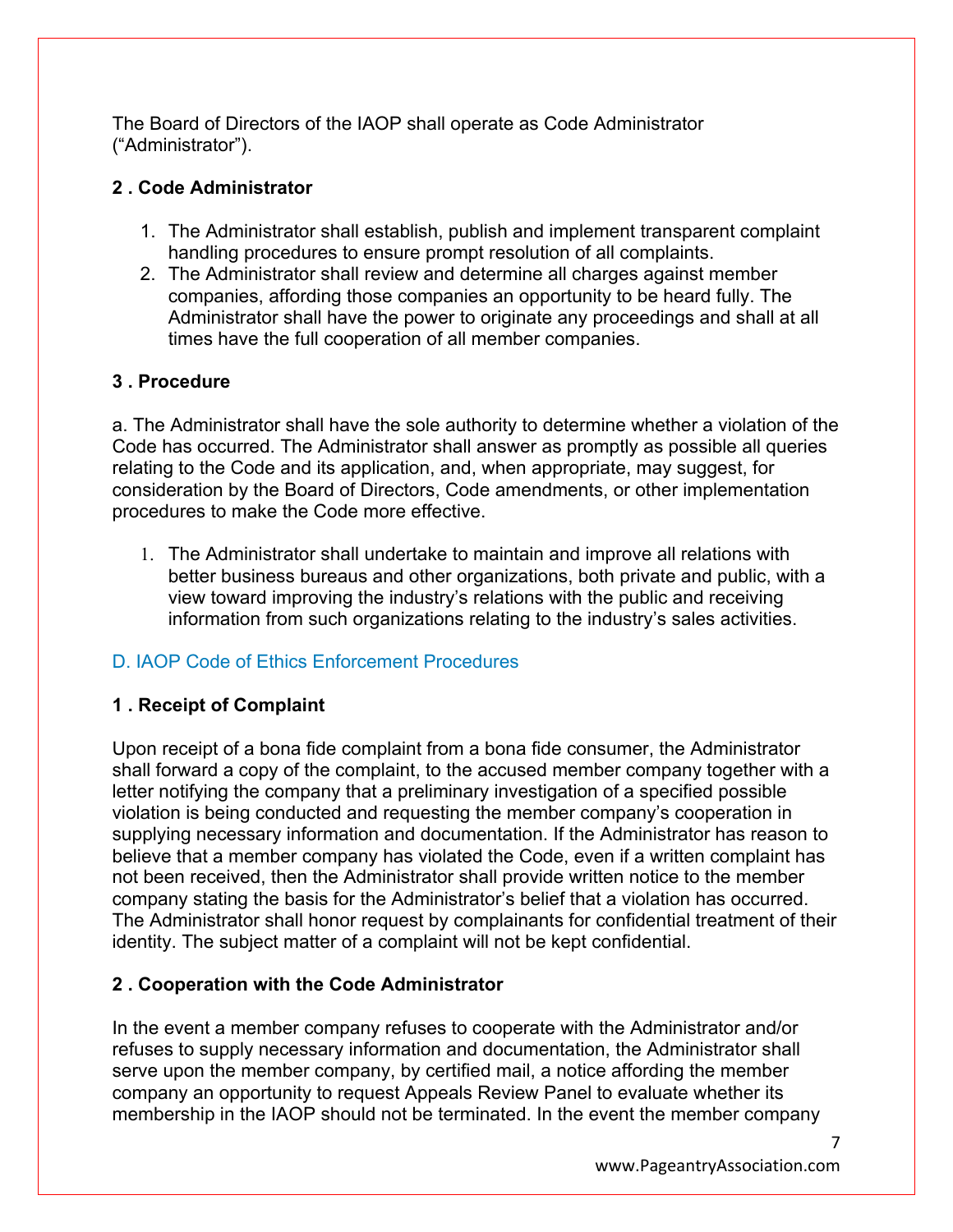fails to request a review by an Appeals Review Panel, the IAOP Board of Directors may vote to suspend or terminate the membership of the member company.

## **3 . Investigation and Disposition Procedure**

- 1. The Administrator shall conduct a preliminary investigation, making such investigative contacts as are necessary to reach an informed decision as to the alleged Code violation. If the Administrator determines, after the informal investigation, that there is no need for further action or that the Code violation allegation lacks merit, the investigation and administrative action shall terminate and the complaining party shall be so notified.
- 2. The Administrator may, at her discretion, remedy an alleged Code violation through informal, oral and written communication with the accused member company.
- 3. If the Administrator determines that there are violations of such a nature, scope or frequency that the best interests of consumers, the IAOP, and/or the pageant industry require remedial action, the member company shall be notified. The reasoning and facts that resulted in the decision as well as the nature of the remedy shall be included in the Administrator's notice. The notice shall also offer the member company an opportunity to consent to the suggested without the necessity of an appeal. If the member company desires to dispose of the matter in this manner, it will, within 20 calendar days, advise the Administrator in writing. The letter to the Administrator may state that the member company's willingness to consent does not constitute an admission or belief that the Code has been violated.

## **4 . Appeals Review Panel**

If a member company has submitted a request for review or an appeal of the Administrator's remedial action, an Appeals Review Panel consisting of three representatives from active member companies shall be selected by the Executive Committee of IAOP's Board of Directors within 20 calendar days. The three member companies shall be selected in a manner that represents a cross- section of the industry. If for any reason, a member of the Panel cannot fulfill his or her duties, the Chairman of the Board of IAOP can replace that person with a new appointment. The representatives serving on the Appeals Review Panel shall during their time on the Panel have the same rights of indemnification the Directors and Officers have under the bylaws of the IAOP.

## **5 . Appeals Review Procedure**

1. A member company must make a request to convene an Appeals Review Panel in writing to the Administrator within 20 calendar days of the Administrator's notice of the member company's failure to comply or the Administrator's recommended remedial action. Within 10 calendar days of receiving such a request, the Administrator shall notify the Chairman of the Board of IAOP. The Executive Committee then shall select the three-person Panel.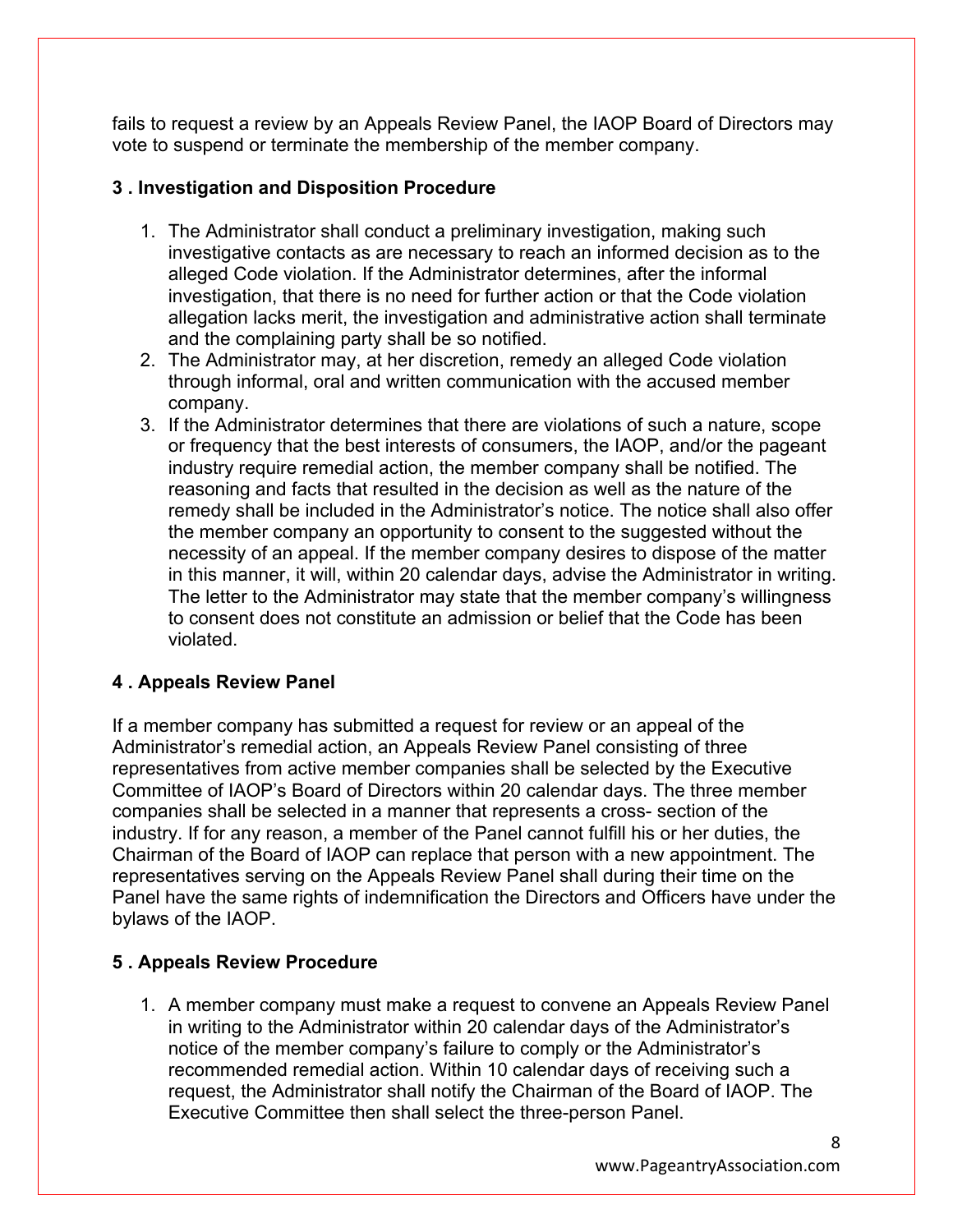- 2. As soon as the Panel has been selected, the Administrator shall inform the Appellant of the names of the panelists. Within 14 calendar days of that notification, the Administrator shall send a copy of the Complaint and all relevant documents, including an explanation of the basis of the decision to impose remedial action, to the panelists with copies to the Appellant. Upon receipt of such information, the Appellant shall have 14 calendar days to file with the Panel its reasons for arguing that remedial action should not be imposed along with any additional documents that are relevant. Copies of that information shall be provided to the Administrator, who can provide additional information as the Administrator decides is necessary or useful to the Panel and the Appellant.
- 3. Once the information has been received by the panelists from both the Administrator and the Appellant, the Panel will complete its review within 30 calendar days or as soon thereafter as practicable. If the review pertains to whether the Appellant's membership in the IAOP should be terminated, the Panel shall decide whether the member company's failure to work with the Administrator justifies suspending or terminating the Appellant's membership in the IAOP. If the review pertains to the Administrator's suggested remedial action, the Panel shall decide whether the Administrator's decision to impose remedial action was reasonable under all of the facts and circumstances involved and shall either confirm the Administrator's decision, overrule it, or impose a lesser sanction under Section E. The Panel shall be free to contact the Administrator, the Appellant, and any other persons who may be relevant, in writing as deemed appropriate. A decision by the Panel shall be final and shall be promptly communicated both to the Administrator and the Appellant. The costs involved in the appeal such as costs of photocopying, telephone, fax, and mailing, shall be borne by the Appellant.

## E. Powers of the Administrator

#### **1 . Remedies**

If pursuant to the investigation, the Administrator determines that the accused member company has committed a Code violation or violations, the Administrator is hereby empowered to recommend any appropriate remedies, either individually or concurrently, including but not limited to the following:

- 1. Complete restitution to the complainant of monies paid for the accused member company's products or services that were the subject of the Code complaint;
- 2. Replacement or repair of any of the accused member company's product that was the source of the Code complaint;
- 3. Payment of a voluntary contribution to a special assessment fund that shall be used for purposes of publicizing and disseminating the Code and related information. The contribution may range up to \$1,000 per violation of the Code;
- 4. Submission to the Administrator of a written commitment to abide by the Code in future transactions and to exercise due diligence to assure there will be no recurrence of the practice leading to the subject Code complaint; and/or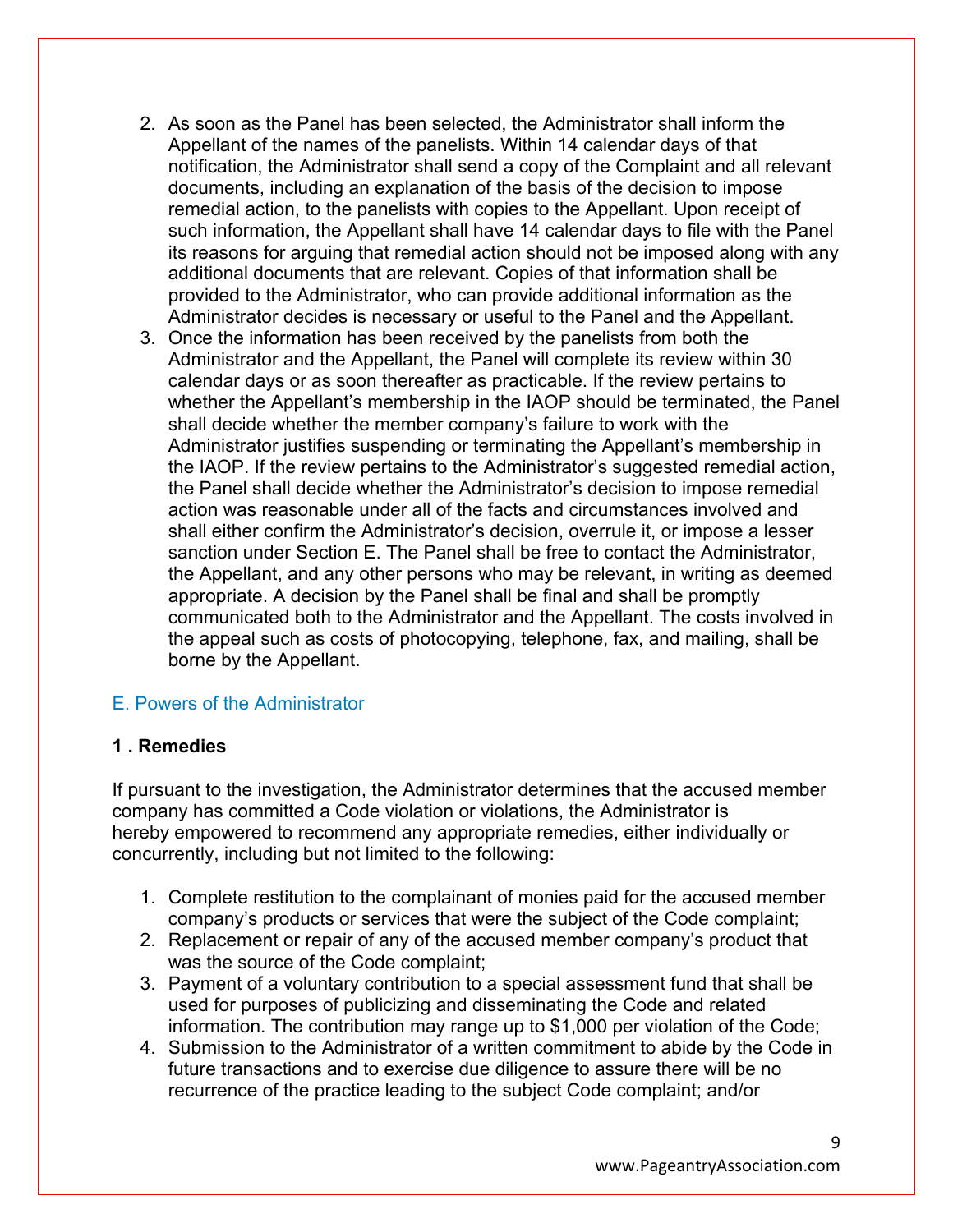## **2 . Case Closed**

Once the Administrator determines that there has been compliance with all imposed remedies in a particular case, the complaint shall be considered closed.

# **3 . Refusal to Comply**

If a member company refuses to comply voluntarily with any remedy imposed by the Administrator and has not requested a review by an Appeals Review Panel, the IAOP Board of Directors, or designated part thereof, may conclude that the member company should be suspended or terminated from membership in the IAOP.

# **4 . Appeal for Reinstatement after Suspension or Termination**

If the IAOP Board of Directors, or designated part thereof, suspends or terminates a member company pursuant to the provisions of this Code, the IAOP shall notify the member company of such a decision by certified mail. A suspended member company, after at least 90 calendar days following that notice, and a terminated member company, after at least one year following that notice, may request the opportunity to have its suspension or termination reviewed by an Appeals Review Panel, which may in its discretion recommend that the Board of Directors reinstate membership.

## F. Restrictions

## **1 . Documents**

Upon request by the Administrator to any member company, all documents directly relating to an alleged violation shall be delivered to the Administrator. Any information that is identified as proprietary by the producing party shall be held in confidence. Whenever the Administrator, either by his own determination or pursuant to a decision by an Appeals Review Panel, closes an investigation, all documents shall either be destroyed or returned, as may be deemed appropriate by the Administrator, except to the extent necessary for defending a legal challenge to the Administrator's or Appeals Review Panel's handling of a matter, or for submitting relevant data concerning a complaint to a local, state or federal agency. At no time during proceedings under this Code shall the Administrator or a member of an Appeals Review Panel either unilaterally or through the IAOP issue a press release concerning allegations or findings of a violation of the Code unless specifically authorized to do so by the Executive Committee of IAOP's Board of Directors.

## **2 . Public Reporting of Code of Ethics Complaints and Compliance Efforts**

The IAOP publishes reports on Code of Ethics compliance including disclosure of numbers and types of complaints as well as company-compliance efforts.

## G. Resignation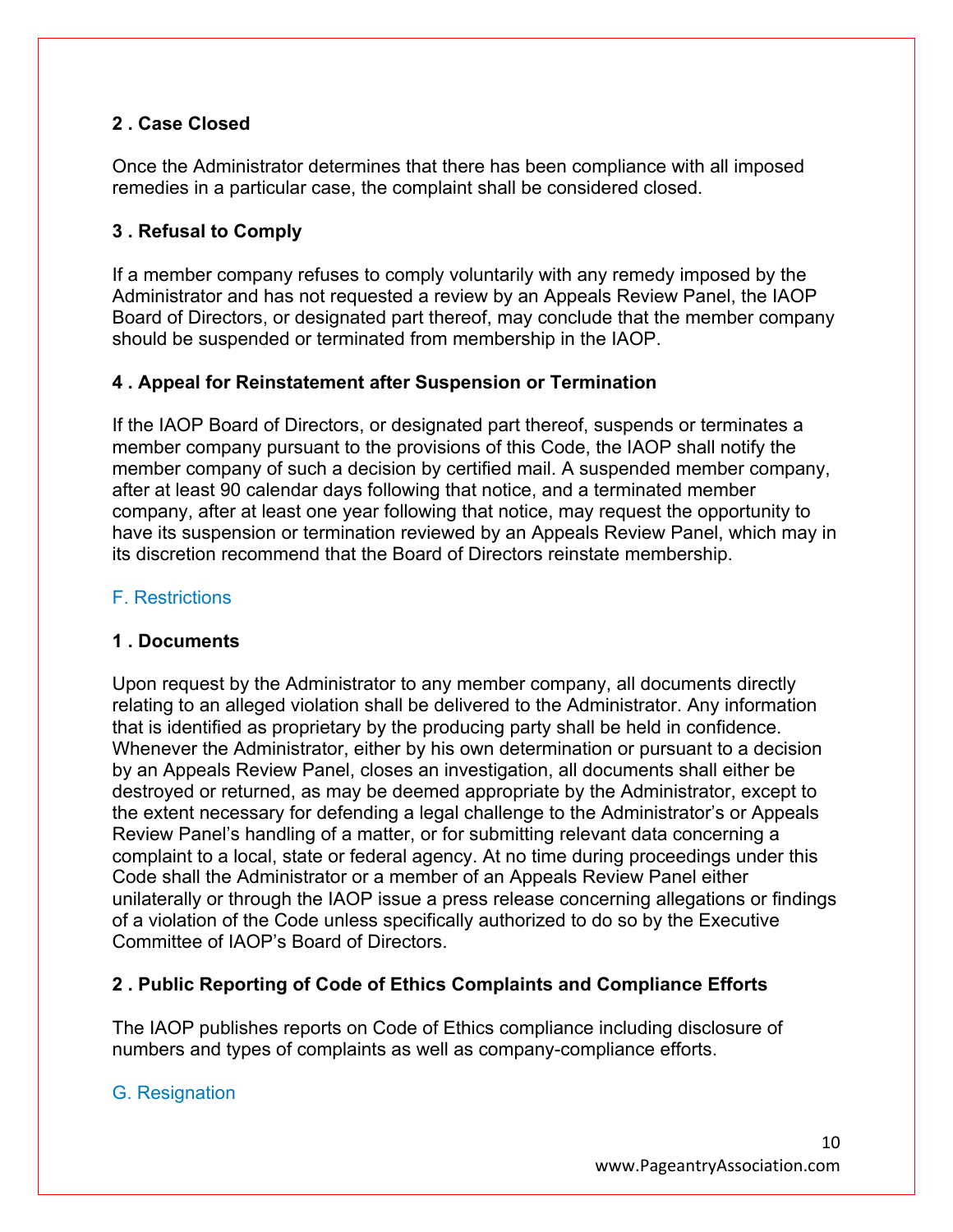Resignation from IAOP by an accused member company prior to completion of any proceedings constituted under this Code shall not be grounds for termination of said proceedings, and a determination as to the Code violation shall be rendered by the Administrator at his or her discretion, irrespective of the accused member company's continued membership in IAOP or participation in the complaint resolution proceedings.